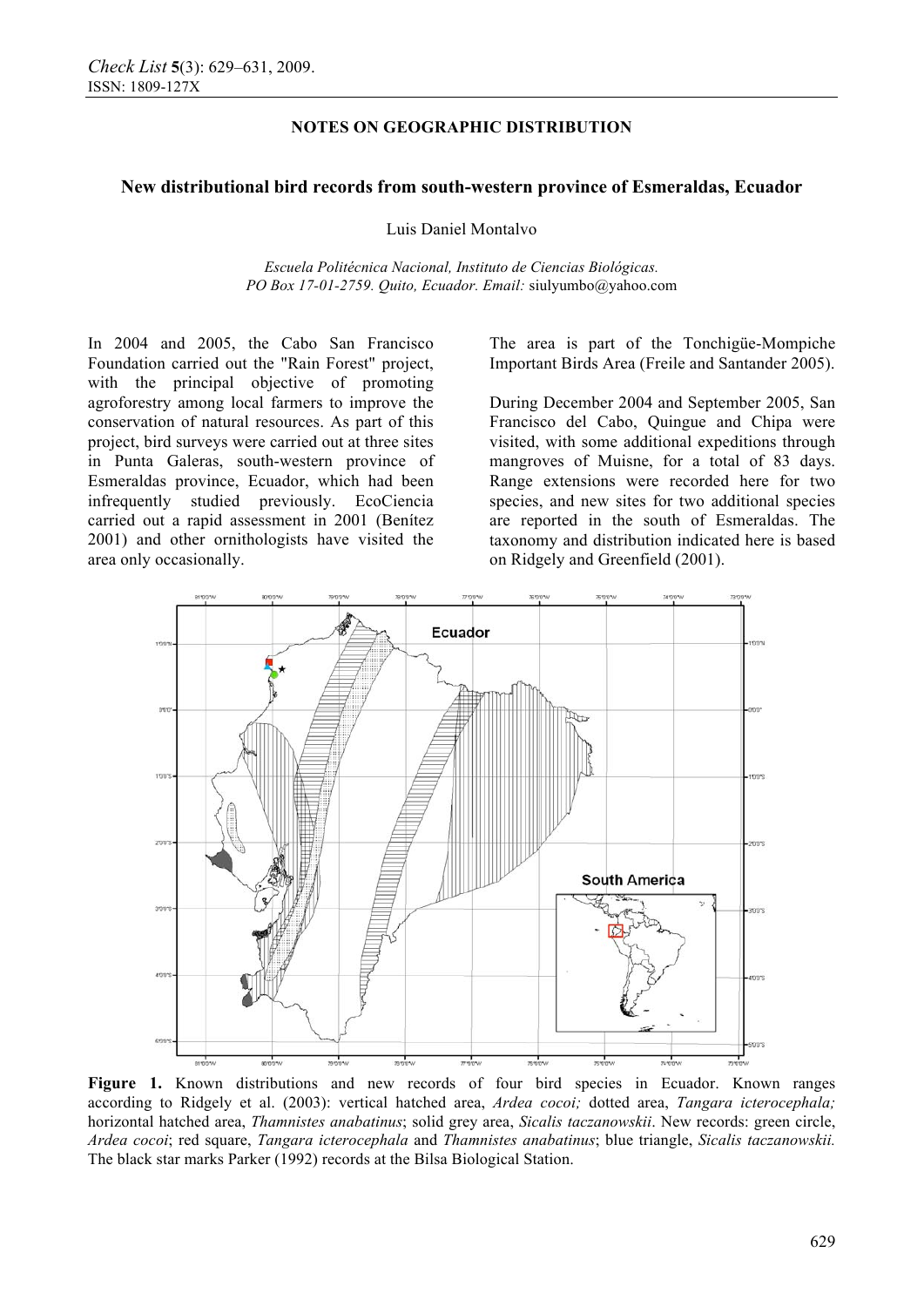## **NOTES ON GEOGRAPHIC DISTRIBUTION**

Cocoi Heron *Ardea cocoi* Linnaeus, 1776 – In August 2005, two individuals of Cocoi Heron were seen in mangroves of Muisne, south-western Esmeraldas (00°32'14" N, 79°58'54" W, at sea level) near the village of San Gregorio (Figure 1). These birds were seen foraging in the canals that cross the mangroves. This is an extension of roughly 140 km north of the previously known northernmost limit at Bahía de Caráquez

Russet Antshrike *Thamnistes anabatinus* Sclater & Salvin,  $1860 -$  Its distribution is restricted to the foothills and low subtropical forests on both sides of the Andes. Also, there are isolated reports along the coastal mountains (Parker 1992). On 21 August 2005, a bird was caught in the mist net, inside evergreen lowland mature forest around the antenna at Quingue (00°43'10" N, 80°03'59" W, 300 m) (Figure 1). This is a new locality for this species, expanding its distribution in province of Esmeraldas.

Silver-Throated Tanager *Tangara icterocephala*  (Bonaparte, 1851) – This tanager occurs mainly in the foothills and Andean subtropics, with one isolated record in the Bilsa Biological Station. On 22 August 2005, an individual (Figure 2) was captured next to antenna in Quingue (00°43'10" N, 80°03'59" W, 300 m a.s.l.) within a wellpreserved evergreen lowland forest. This is the second site reported for the lowlands of northwestern Ecuador (Figure 1).

Sulphur-Throated Finch *Sicalis taczanowskii*  Sharpe, 1888 – It has previously been recorded only in Loja, El Oro and Guayas provinces up to the Santa Elena peninsula. On 21 December 2004, a flock of approximately 20 individuals (Figure 3) was observed in the Tongora streamside 3 km from Cabo San Francisco (00°40'09" N, 80°04'11" W, 83 m). This group was smaller than usual for the species and was on the bank of the stream, in shrubs next to pastures. This is an extension of more than 300 km north from the previously northernmost limit in the Santa Elena Peninsula (Figure 1).



**Figure 2.** *Tangara icterocephala,* Silver-throated Tanager, inside the forest near the antenna in Quingue, Southwestern Esmeraldas, 22 August 2005.